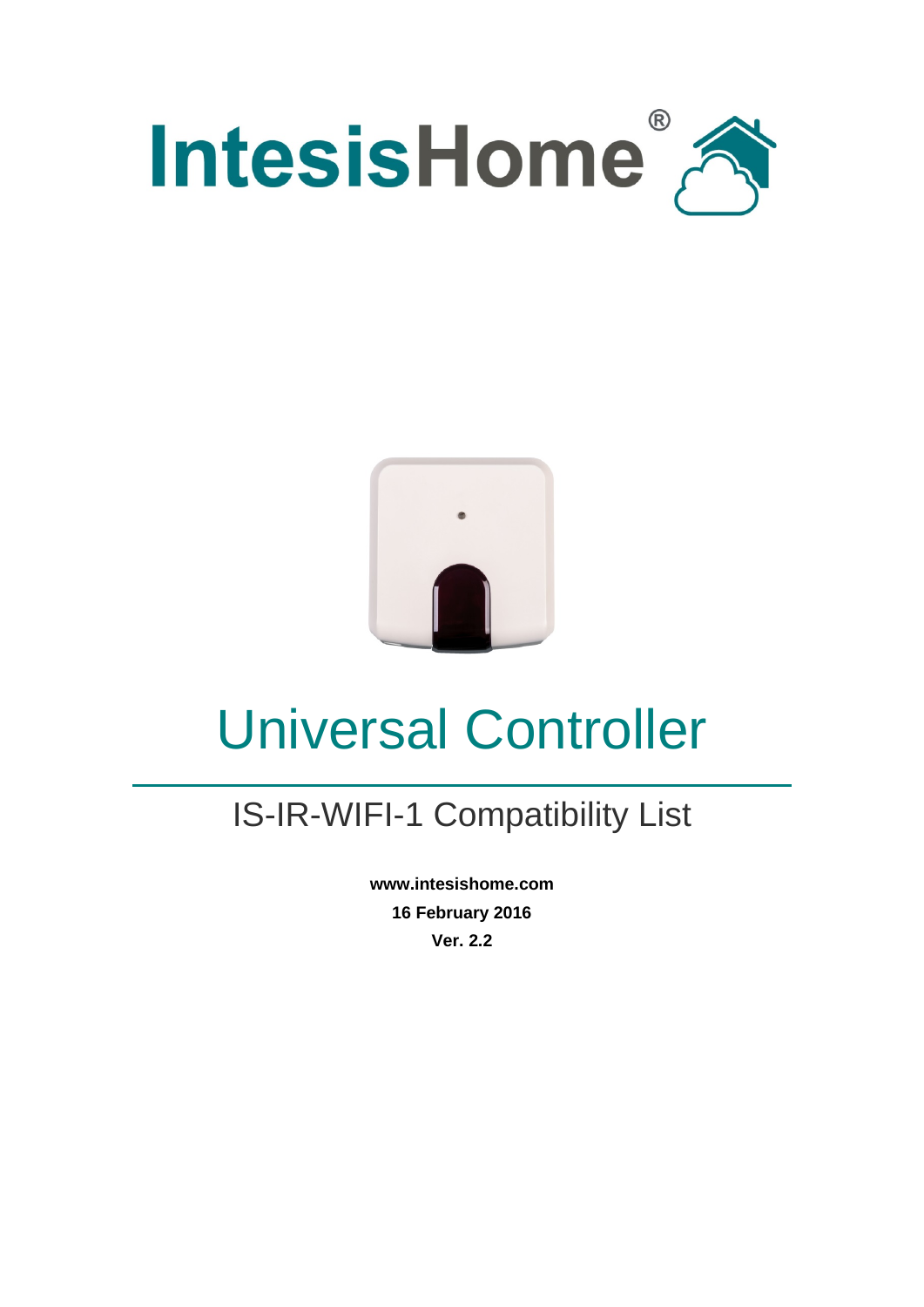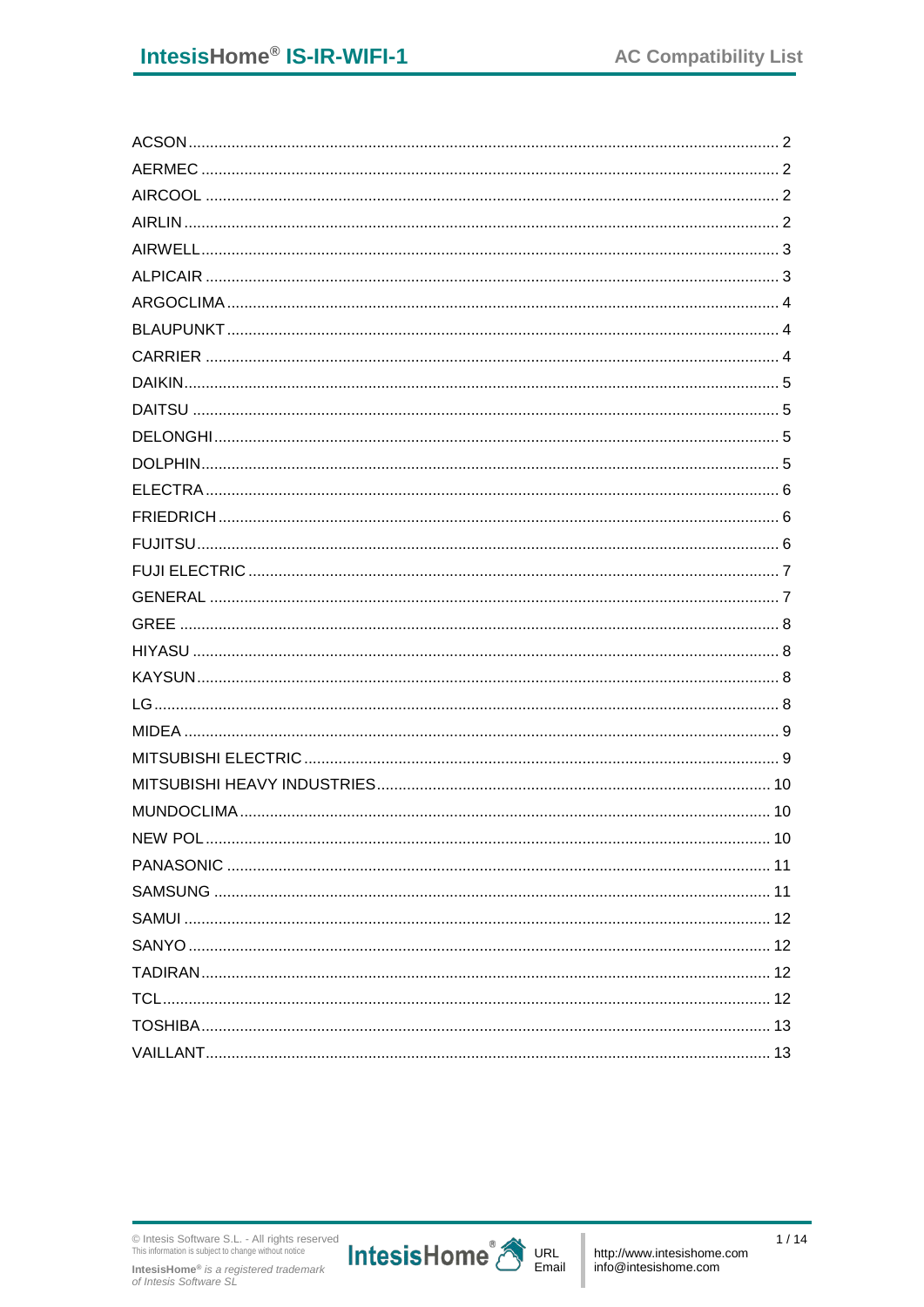## **ACSON**

<span id="page-2-0"></span>

| <b>Brand</b> | Line        | <b>Models</b> |          |          |
|--------------|-------------|---------------|----------|----------|
|              |             | Type          | Capacity | Version  |
| Acson        | Residential | <b>ASWM</b>   | $***$    |          |
|              |             | <b>AWM</b>    | $***$    | N        |
|              |             | <b>ASCK</b>   | $***$    | EQ, E, C |
|              |             | <b>ASCKY</b>  | $***$    | E, C     |

## **AERMEC**

<span id="page-2-2"></span><span id="page-2-1"></span>

| <b>Brand</b> | Line        | <b>Models</b> |          |                |
|--------------|-------------|---------------|----------|----------------|
|              |             | Type          | Capacity | <b>Version</b> |
| Aermec       | Residential | $MH **$       |          |                |

## **AIRCOOL**

<span id="page-2-3"></span>

| <b>Brand</b> | Line        | <b>Models</b>    |          |         |
|--------------|-------------|------------------|----------|---------|
|              |             | Type             | Capacity | Version |
| Aircool      | Residential | All indoor units |          |         |

## **AIRLIN**

| <b>Brand</b> | Line        | <b>Models</b> |          |                |
|--------------|-------------|---------------|----------|----------------|
|              |             | Type          | Capacity | <b>Version</b> |
| Airlin       | Residential | 1x1           |          |                |
|              |             |               | 2x1      |                |

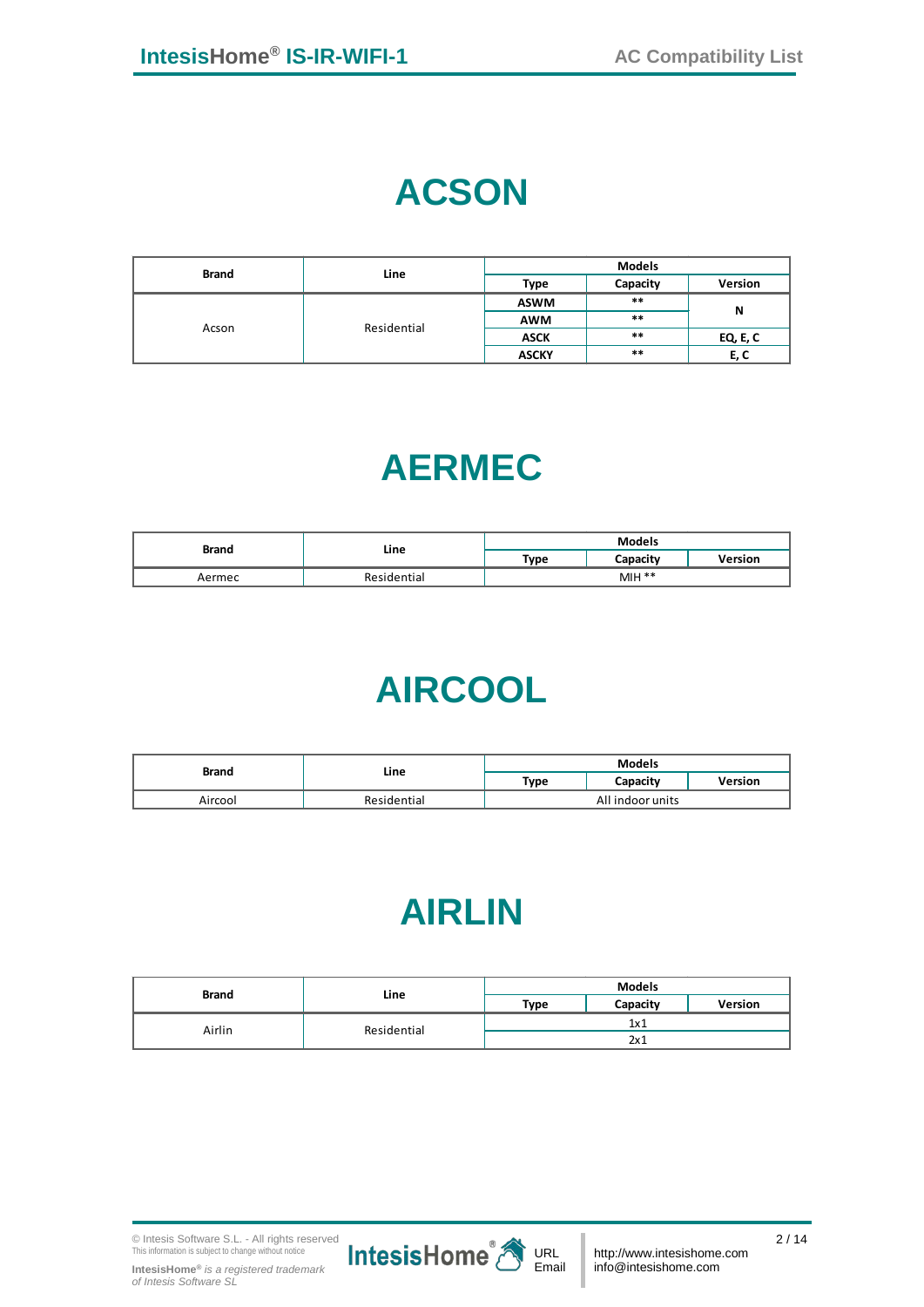#### **AIRWELL**

<span id="page-3-0"></span>

| <b>Brand</b> | Line     | <b>Models</b>                        |          |         |
|--------------|----------|--------------------------------------|----------|---------|
|              |          | Type                                 | Capacity | Version |
| Airwell      | Domestic | Indoor unit with RC7 wireless remote |          |         |

## **ALPICAIR**

<span id="page-3-1"></span>

| <b>Brand</b> | Line        |              | <b>Models</b> |              |
|--------------|-------------|--------------|---------------|--------------|
|              |             | <b>Type</b>  | Capacity      | Version      |
|              |             |              |               | HPDC1        |
|              | Residential | AWI          | $***$         | HPR1         |
|              |             |              |               | HPS3         |
|              |             | ADI          | $***$         | HPR1         |
|              |             | AWMI         |               |              |
|              |             | <b>ACMI</b>  |               |              |
|              | Comercial   | ATMI         | $***$         | HPDC1        |
|              |             | AFKMI        |               |              |
|              |             | AFMI         |               |              |
|              |             | ACI          | $***$         | HPR1 or S3   |
| AlpicAir     |             | AFI          |               | HPDC1A or 3A |
|              |             | ATI          |               |              |
|              |             | AWMI         |               |              |
|              |             | <b>ACMI</b>  |               |              |
|              |             | <b>ACCMI</b> |               |              |
|              |             | <b>ACQMI</b> |               | VRDX1        |
|              | <b>VRF</b>  | AFMI         | $***$         | or           |
|              |             | ATMI         |               | VRDC3        |
|              |             | <b>ATTMI</b> |               |              |
|              |             | AFKMI        |               |              |
|              |             | AFTMI        |               |              |
|              | Water       | ACI          | $***$         | HW1          |

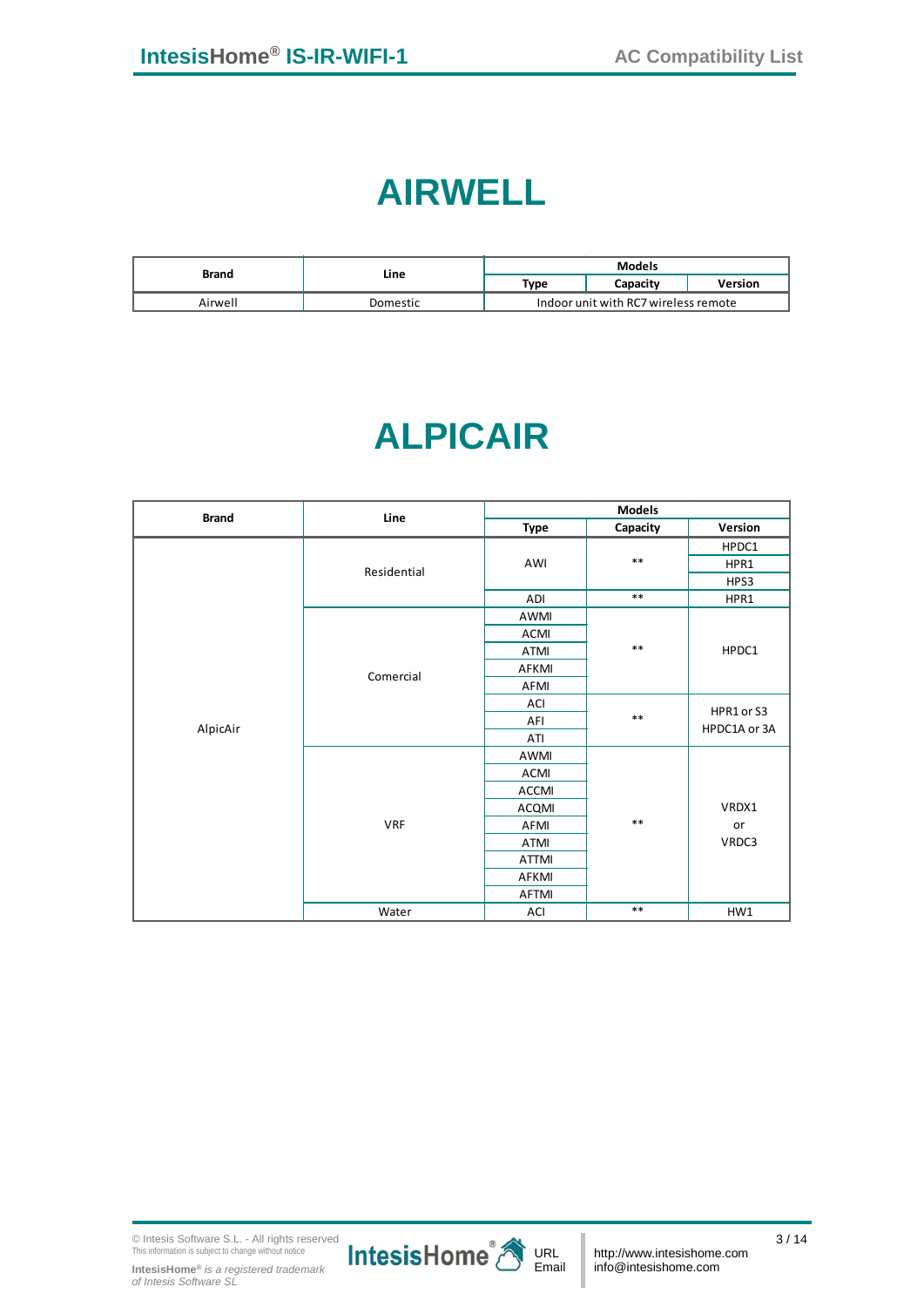# **ARGOCLIMA**

<span id="page-4-0"></span>

| <b>Brand</b> | Line        |              | <b>Models</b>  |             |
|--------------|-------------|--------------|----------------|-------------|
|              |             | Type         | Capacity       | Version     |
|              |             | AWIBS        | 9              |             |
|              |             |              | $\overline{7}$ |             |
|              |             | AWIAS        | 8              | F or W or B |
|              |             |              | 87             |             |
|              | Residential | AWIAREF      |                |             |
|              |             | AFIAS        | 11             |             |
|              |             | AFIBS        |                |             |
| Argoclima    |             | <b>FCIAS</b> | 8              |             |
|              |             | <b>FCIBS</b> | 9              |             |
|              |             | ASIAS        | 8              | $***$       |
|              |             |              | 9              |             |
|              |             | <b>ASICS</b> | 10             |             |
|              |             | <b>SDIAS</b> | 8              |             |
|              |             | <b>SDIBS</b> | 9              |             |
|              |             | <b>ADICS</b> | 10             |             |

# **BLAUPUNKT**

<span id="page-4-1"></span>

| <b>Brand</b> | Line        | <b>Models</b> |          |                |
|--------------|-------------|---------------|----------|----------------|
|              |             | Type          | Capacity | <b>Version</b> |
| Blaupunkt    | Residential | BAC-WM        | $***$    | A16K           |
|              |             |               |          | B05M           |
|              |             |               |          | A12H           |

## **CARRIER**

<span id="page-4-2"></span>

| <b>Brand</b> | Line        | <b>Models</b> |          |                |
|--------------|-------------|---------------|----------|----------------|
|              |             | Type          | Capacity | Version        |
|              | Residential | 42QHF         | $***$    | DS             |
|              |             | 42KPB         | $***$    |                |
|              | Comercial   | 40KMC         | $***$    | N              |
| Carrier      |             | 42QZL         | $***$    | DS             |
|              |             | 42QSM         | $***$    | DS             |
|              |             | 42QTD         | $***$    | DS             |
|              |             | 42SHV         | $***$    | P <sub>1</sub> |

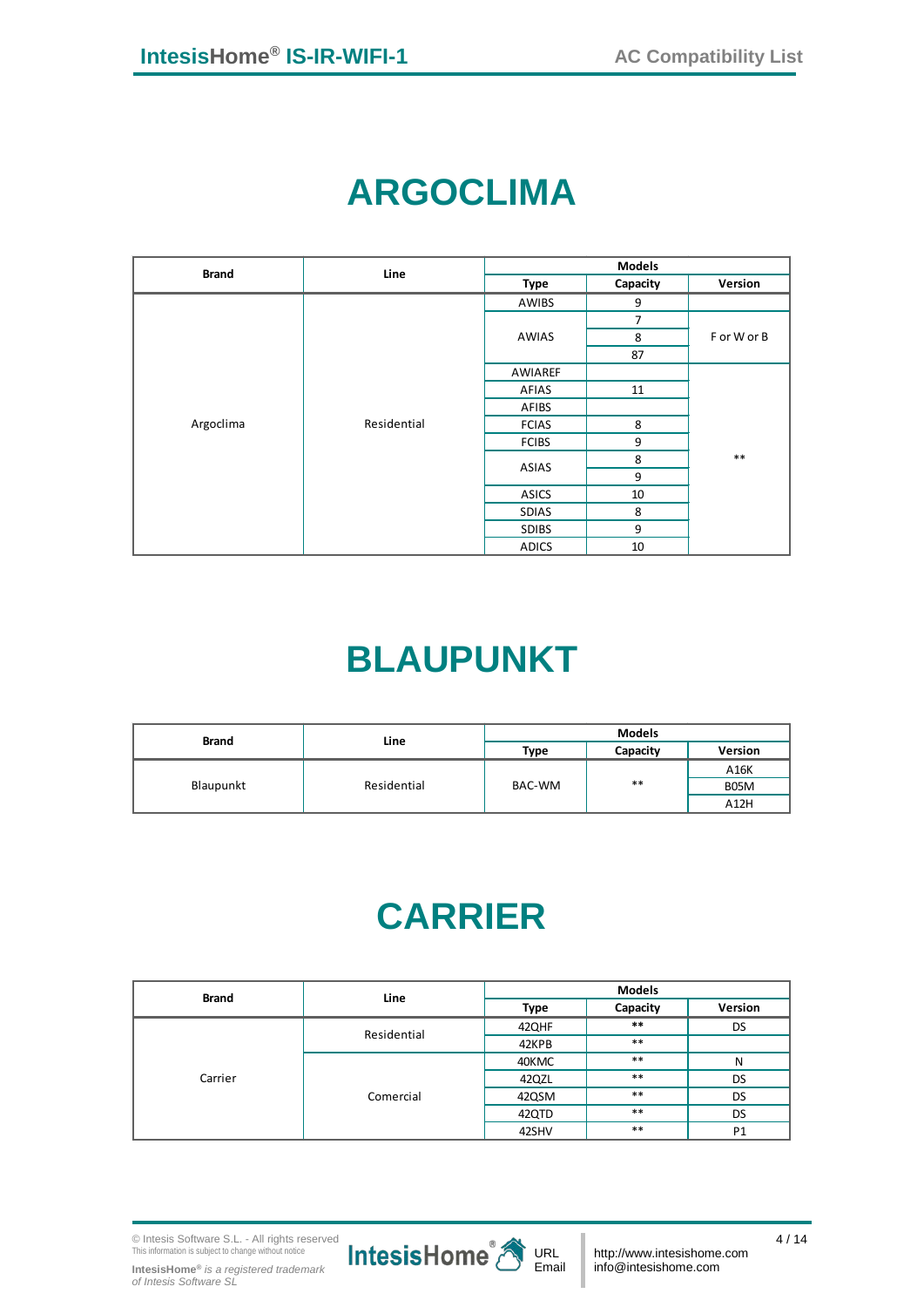#### **DAIKIN**

<span id="page-5-0"></span>

| <b>Brand</b> | Line                 |             | <b>Models</b>    |                                 |
|--------------|----------------------|-------------|------------------|---------------------------------|
|              |                      | Type        | Capacity         | Version                         |
|              |                      | <b>FTXR</b> | 28/42/50         | E                               |
|              |                      | <b>CTXU</b> | 25/35/50         | G                               |
|              | Residential          | <b>FTXG</b> | 35/50            | C, E, J                         |
|              |                      | <b>CTXG</b> | 50               | E, J                            |
|              |                      | <b>FTX</b>  | 20/25/35         | JV                              |
| Daikin?      |                      |             | 50/60/71         | GV                              |
|              |                      | <b>FTXS</b> | $***$            | B, C, D, E, F, G, J, K          |
|              |                      |             |                  | D <sub>2</sub> V <sub>1</sub> W |
|              | <b>SKY &amp; VRV</b> |             | All indoor units |                                 |
|              |                      | ACQ         | $***$            | C                               |
|              | <b>SKY Siesta</b>    | AHQ         |                  |                                 |

## **DAITSU**

<span id="page-5-2"></span><span id="page-5-1"></span>

| <b>Brand</b> | Line        | <b>Models</b>        |                       |         |
|--------------|-------------|----------------------|-----------------------|---------|
|              |             | Type                 | Capacity              | Version |
| Daitsu       | Residential | All new indoor units |                       |         |
|              |             |                      | Some old indoor units |         |
|              | Fan-coils   | All indoor units     |                       |         |

## **DELONGHI**

| <b>Brand</b> | Line        | <b>Models</b>          |          |         |
|--------------|-------------|------------------------|----------|---------|
|              |             | Type                   | Capacity | Version |
|              |             | <b>DECON</b>           |          |         |
| Delonghi     |             | <b>DEINV</b>           |          |         |
|              | Residential | <b>ONE ON-OFF</b>      | $***$    |         |
|              |             | <b>ONE INVERTER</b>    |          |         |
|              |             | <b>PLANOS EASY</b>     |          |         |
|              |             | <b>PLANOS INVERTER</b> |          |         |

### **DOLPHIN**

<span id="page-5-3"></span>

| <b>Brand</b> | Line        | <b>Models</b> |          |         |
|--------------|-------------|---------------|----------|---------|
|              |             | Type          | Capacity | Version |
| Dolphin      | Residential | DWMI12HA1NT14 |          |         |

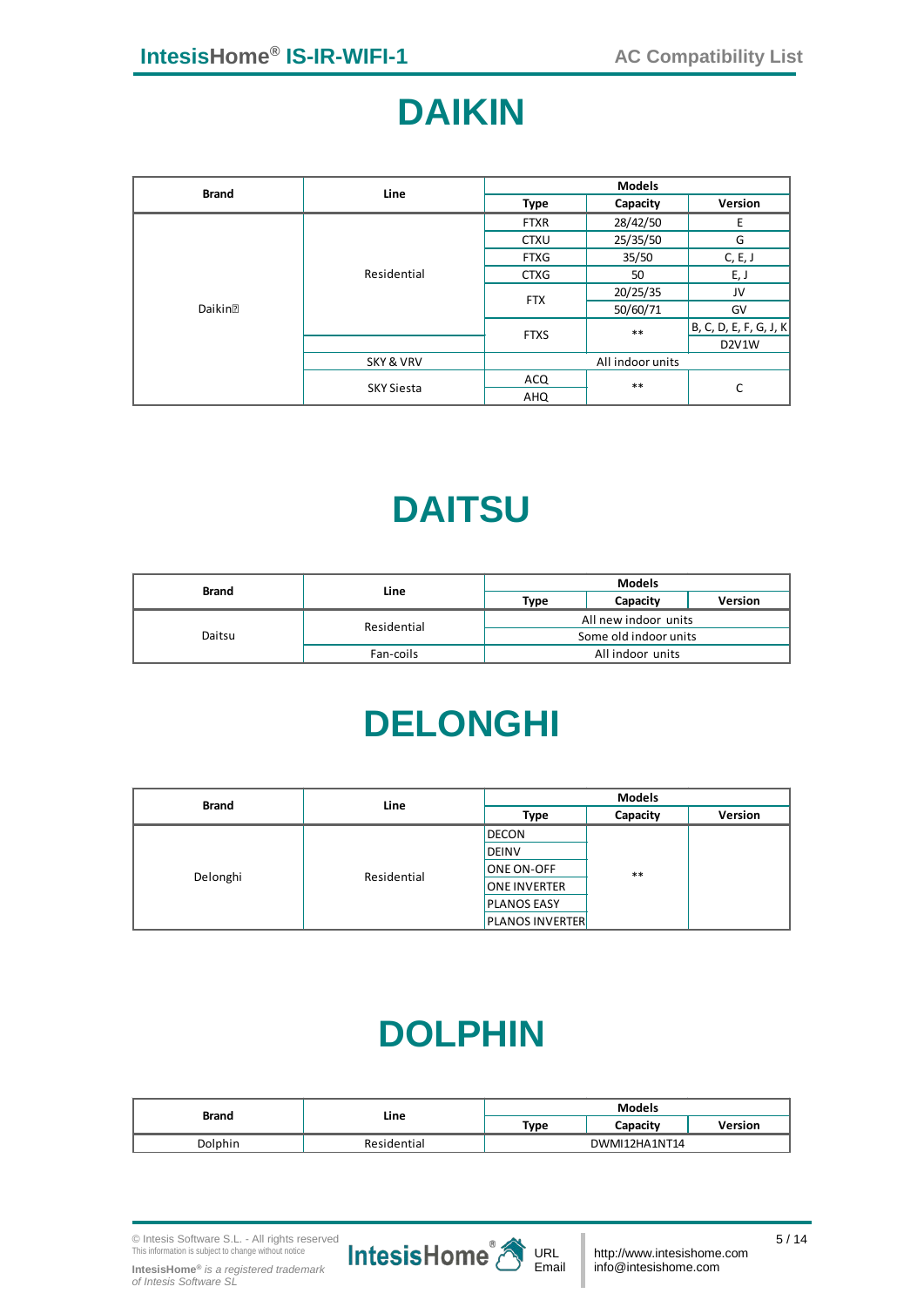#### **ELECTRA**

<span id="page-6-0"></span>

| Brand   | Line        | <b>Models</b>                        |          |         |
|---------|-------------|--------------------------------------|----------|---------|
|         |             | Type                                 | Capacity | Version |
| Electra | Residential | Indoor unit with RC3 wireless remote |          |         |

## **FRIEDRICH**

<span id="page-6-2"></span><span id="page-6-1"></span>

| Brand     | Line        | <b>Models</b>       |          |         |
|-----------|-------------|---------------------|----------|---------|
|           |             | Type                | Capacity | Version |
| Friedrich | Residential | Chill unit (Window) |          |         |

## **FUJITSU**

| <b>Brand</b> | Line        |               | <b>Models</b> |             |
|--------------|-------------|---------------|---------------|-------------|
|              |             | <b>Type</b>   | Capacity      | Version     |
|              |             |               |               | LKC         |
|              |             | ASYA          |               | <b>LGC</b>  |
|              |             |               |               | LEC         |
|              |             |               |               | LCC         |
|              |             |               |               | LTCA        |
|              |             |               |               | <b>LTCB</b> |
|              |             | $***$<br>ASYG |               | LECA        |
| Fujitsu      | Residential |               | <b>LMCA</b>   |             |
|              |             |               | LMCB          |             |
|              |             |               | LECB          |             |
|              |             |               |               | <b>LUCA</b> |
|              |             |               |               | <b>LICA</b> |
|              |             |               |               | LFCA        |
|              |             |               |               | <b>LFCC</b> |
|              |             | ASYB          |               | <b>LDC</b>  |
|              |             | ASG           |               | REW         |

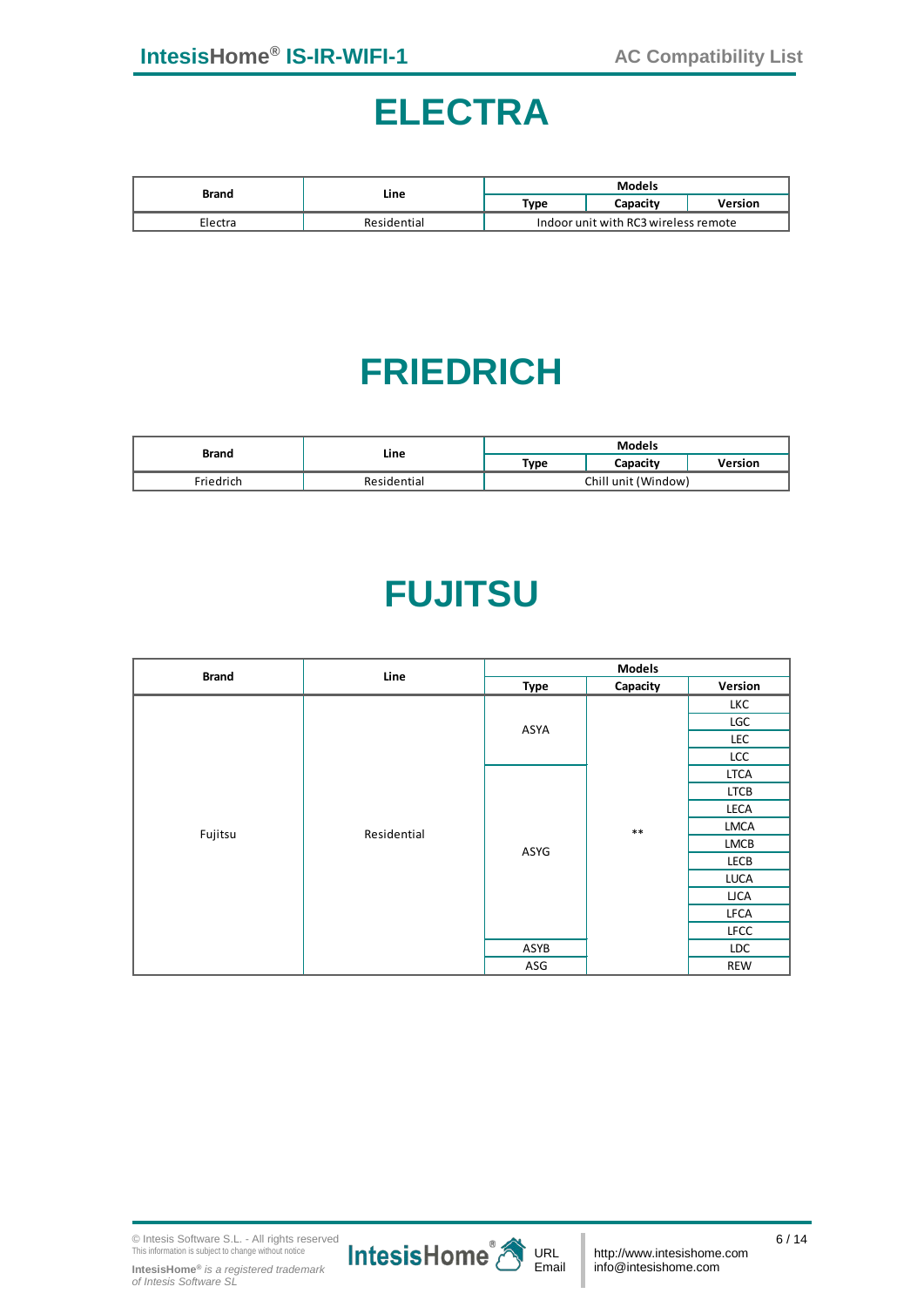# **FUJI ELECTRIC**

<span id="page-7-0"></span>

| <b>Brand</b>  | Line        |                                            | <b>Models</b> |             |
|---------------|-------------|--------------------------------------------|---------------|-------------|
|               |             | <b>Type</b>                                | Capacity      | Version     |
|               |             |                                            |               | LKC         |
|               |             | <b>RSA</b>                                 |               | LGC         |
|               |             |                                            |               | <b>LEC</b>  |
|               |             |                                            |               | LCC         |
|               |             |                                            | $***$         | <b>LTCA</b> |
|               |             |                                            |               | LTCB        |
|               |             | LECA<br>LMCA<br>LMCB<br><b>RSG</b><br>LECB |               |             |
| Fuji Electric | Residential |                                            |               |             |
|               |             |                                            |               |             |
|               |             |                                            |               |             |
|               |             |                                            |               | <b>LUCA</b> |
|               |             |                                            |               | <b>LJCA</b> |
|               |             |                                            |               | LFCA        |
|               |             |                                            |               | <b>LFCC</b> |
|               |             | <b>RSB</b>                                 |               | <b>LDC</b>  |

# **GENERAL**

<span id="page-7-1"></span>

| <b>Brand</b> | Line        |                             | <b>Models</b> |             |
|--------------|-------------|-----------------------------|---------------|-------------|
|              |             | <b>Type</b>                 | Capacity      | Version     |
|              |             |                             |               | LKC         |
|              |             | ASHA                        |               | LGC         |
|              |             |                             |               | <b>LEC</b>  |
|              |             |                             | $***$         | <b>LCC</b>  |
|              |             |                             |               | <b>LTCA</b> |
|              |             |                             |               | <b>LTCB</b> |
|              |             | LECA<br>ASHG<br><b>LECB</b> |               |             |
| General      | Residential |                             | LMCA          |             |
|              |             |                             |               | LMCB        |
|              |             |                             |               |             |
|              |             |                             |               | <b>LUCA</b> |
|              |             |                             |               | <b>LJCA</b> |
|              |             |                             |               | LFCA        |
|              |             |                             |               | <b>LFCC</b> |
|              |             | ASHB                        |               | LDC         |

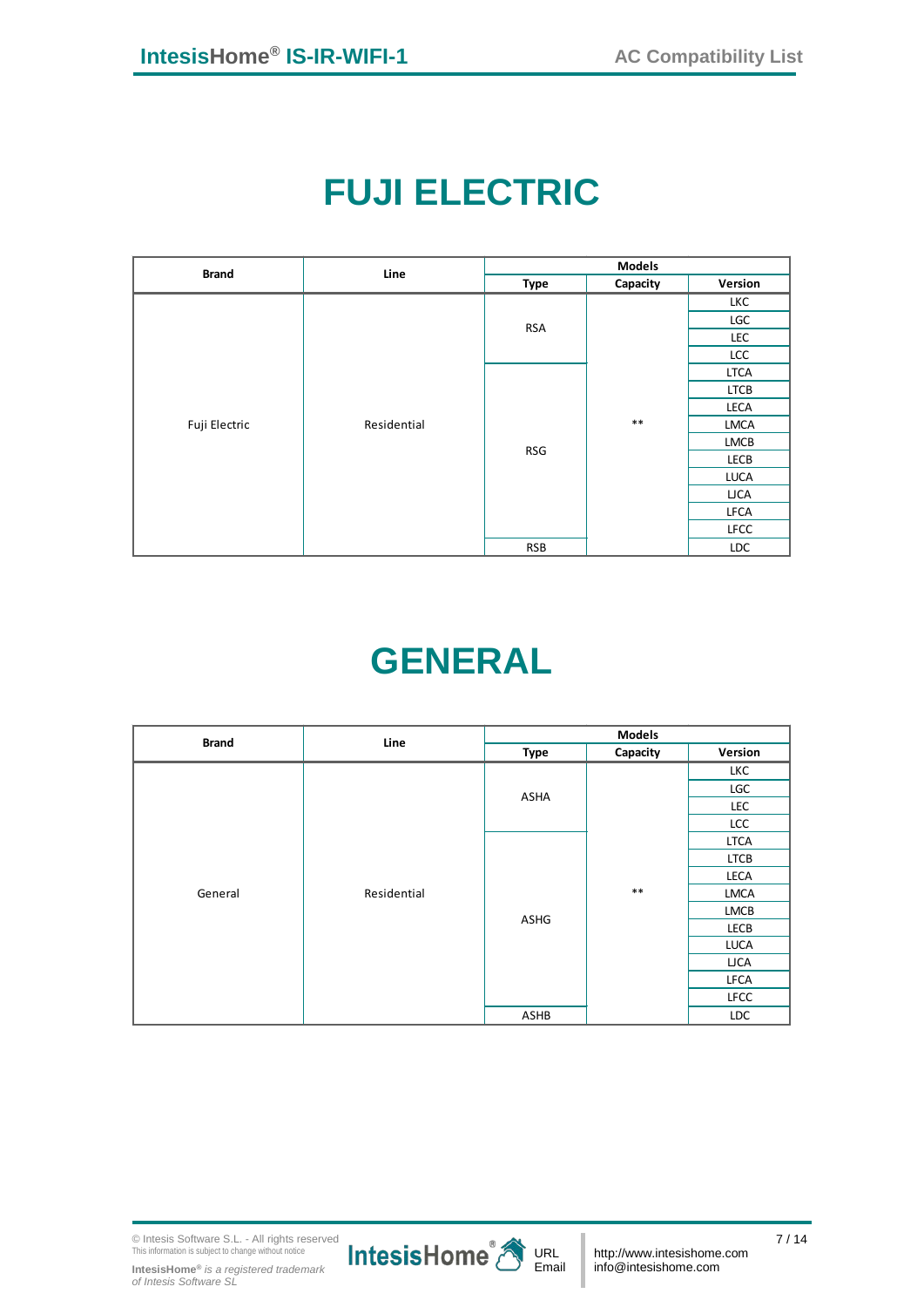### **GREE**

<span id="page-8-1"></span><span id="page-8-0"></span>

| <b>Brand</b> | Line        | <b>Models</b>    |          |                |
|--------------|-------------|------------------|----------|----------------|
|              |             | Type             | Capacitv | <b>Version</b> |
| Gree         | Residential | All indoor units |          |                |

# **HIYASU**

| <b>Brand</b> | Line        |      | <b>Models</b>                     |             |      |
|--------------|-------------|------|-----------------------------------|-------------|------|
|              |             | Type | Capacity                          | Version     |      |
|              |             |      |                                   | LKC         |      |
|              |             |      | LGC                               |             |      |
|              |             |      |                                   | <b>LTCA</b> |      |
| Hiyasu       |             |      | <b>HSA</b><br>$***$<br><b>HSG</b> |             | LECA |
|              |             |      | LMCA                              |             |      |
|              | Residential |      | LMCB                              |             |      |
|              |             |      |                                   | <b>LUCA</b> |      |
|              |             |      |                                   | <b>LJCA</b> |      |
|              |             |      |                                   | <b>LFCA</b> |      |
|              |             |      |                                   | <b>LFCC</b> |      |
|              |             | HSB  |                                   | LDC         |      |

## **KAYSUN**

<span id="page-8-3"></span><span id="page-8-2"></span>

| <b>Brand</b> | Line              | <b>Models</b>    |          |         |
|--------------|-------------------|------------------|----------|---------|
|              |                   | Type             | Capacity | Version |
|              | Residential       | All indoor units |          |         |
| Kaysun       | Comercial and VRF | All indoor units |          |         |

### **LG**

| Brand | Line                  |                                 | <b>Models</b> |         |  |
|-------|-----------------------|---------------------------------|---------------|---------|--|
|       |                       | Type                            | Capacity      | Version |  |
| LG    | Residential           | All indoor units                |               |         |  |
|       | Comercial and Multi V | All indoour units with Wired RC |               |         |  |

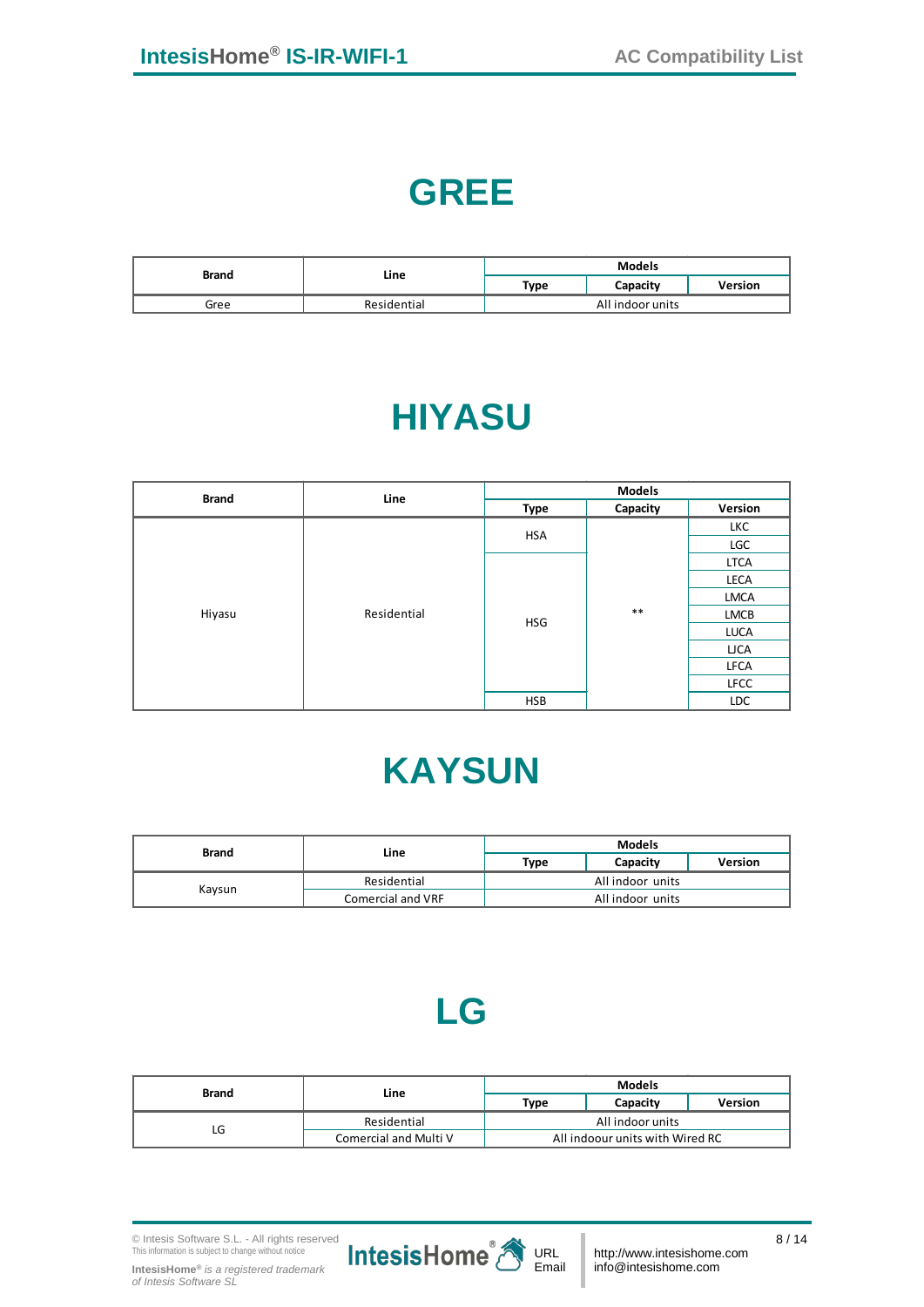#### **MIDEA**

<span id="page-9-1"></span><span id="page-9-0"></span>

| <b>Brand</b> | Line              | <b>Models</b>    |          |                |
|--------------|-------------------|------------------|----------|----------------|
|              |                   | Type             | Capacity | <b>Version</b> |
| Midea        | Residential       | All indoor units |          |                |
|              | Comercial and VRF | All indoor units |          |                |

# **MITSUBISHI ELECTRIC**

| <b>Brand</b>        | Line                                                                                                                               |                        | <b>Models</b>          |         |  |
|---------------------|------------------------------------------------------------------------------------------------------------------------------------|------------------------|------------------------|---------|--|
|                     |                                                                                                                                    | <b>Type</b>            | Capacity               | Version |  |
|                     |                                                                                                                                    | MSZ-GA                 |                        |         |  |
|                     |                                                                                                                                    | MSZ-GB                 |                        |         |  |
|                     | MSZ-GC<br>MSZ-GE<br>MSZ-GF<br>MSZ-FA<br>MSZ-FD<br>MSZ-FH<br>$***$<br>Residential<br>MSZ-EF<br>MSZ-SF<br>MSZ-HA<br>MSZ-HC<br>MSZ-HJ |                        |                        |         |  |
|                     |                                                                                                                                    |                        |                        | $***$   |  |
|                     |                                                                                                                                    |                        |                        |         |  |
|                     |                                                                                                                                    |                        |                        |         |  |
|                     |                                                                                                                                    |                        |                        |         |  |
|                     |                                                                                                                                    |                        |                        |         |  |
|                     |                                                                                                                                    |                        |                        |         |  |
| Mitsubishi Electric |                                                                                                                                    |                        |                        |         |  |
|                     |                                                                                                                                    |                        |                        |         |  |
|                     |                                                                                                                                    |                        |                        |         |  |
|                     |                                                                                                                                    |                        |                        |         |  |
|                     |                                                                                                                                    | MFZ-KA                 |                        |         |  |
|                     |                                                                                                                                    | MFZ-KJ                 |                        |         |  |
|                     |                                                                                                                                    | SLZ-KA                 |                        |         |  |
|                     |                                                                                                                                    | MLZ-KA                 |                        |         |  |
|                     | Mr. Slim                                                                                                                           | Indoor Units from 2000 |                        |         |  |
|                     | City Multi                                                                                                                         |                        | Indoor Units from 2000 |         |  |

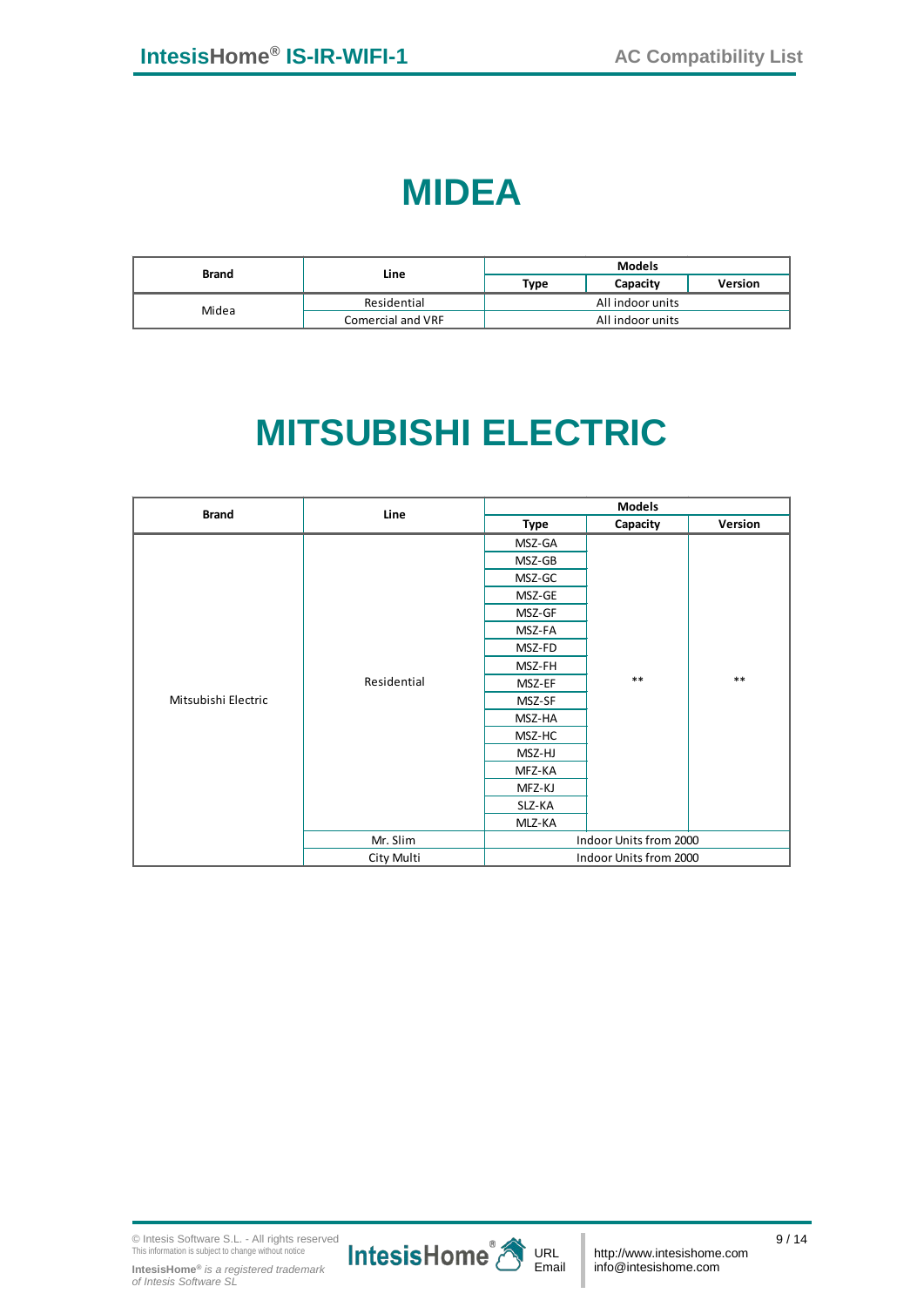## <span id="page-10-0"></span>**MITSUBISHI HEAVY INDUSTRIES**

| <b>Brand</b>                | Line             |                     | <b>Models</b>    |            |
|-----------------------------|------------------|---------------------|------------------|------------|
|                             |                  | Type                | Capacity         | Version    |
|                             |                  |                     |                  | $Z3-S$     |
|                             |                  | <b>DXK</b>          | $***$            | $Z4-S$     |
|                             |                  |                     |                  | $Z5-S$     |
|                             |                  |                     |                  | $ZJ-S/C$   |
|                             |                  | $***$<br><b>SRK</b> | $ZJX-S/C$        |            |
|                             | Residential      |                     | ZM-S             |            |
| Mitsubishi Heavy Industries |                  |                     | ZMX-S            |            |
|                             |                  |                     | ZE-S             |            |
|                             |                  |                     |                  | $ZK-S/C$   |
|                             |                  |                     | HG               |            |
|                             |                  |                     | $***$            | ZJ         |
|                             |                  | SRR                 |                  | <b>CFV</b> |
|                             | <b>FD Series</b> | All indoor units    |                  |            |
|                             | KX6 Series       |                     | All indoor units |            |

## **MUNDOCLIMA**

<span id="page-10-1"></span>

| <b>Brand</b> | Line        |              | <b>Models</b>    |                |
|--------------|-------------|--------------|------------------|----------------|
|              |             | Type         | Capacity         | Version        |
|              |             |              |                  | H <sub>3</sub> |
|              |             | <b>MUPR</b>  |                  | H4             |
|              |             |              |                  | H <sub>5</sub> |
|              |             | <b>MUCSR</b> |                  |                |
|              |             |              |                  |                |
|              | Residential | <b>MUCR</b>  | $***$            | H3M            |
| MundoClima   |             | <b>MUCNR</b> |                  |                |
|              |             | <b>MUSRT</b> |                  |                |
|              |             | <b>MUCSR</b> |                  |                |
|              |             | <b>MUCR</b>  |                  | H <sub>3</sub> |
|              |             | <b>MUSTR</b> |                  |                |
|              |             | <b>MUCR</b>  |                  | H <sub>5</sub> |
|              | <b>VRF</b>  |              | All indoor units |                |

## **NEW POL**

<span id="page-10-2"></span>

| <b>Brand</b> | Line        | <b>Models</b>    |         |  |
|--------------|-------------|------------------|---------|--|
|              |             | Type<br>Capacity | Version |  |
| NewPol       | Residential | SP               | 12000   |  |

**IntesisHome®** *is a registered trademark of Intesis Software SL*

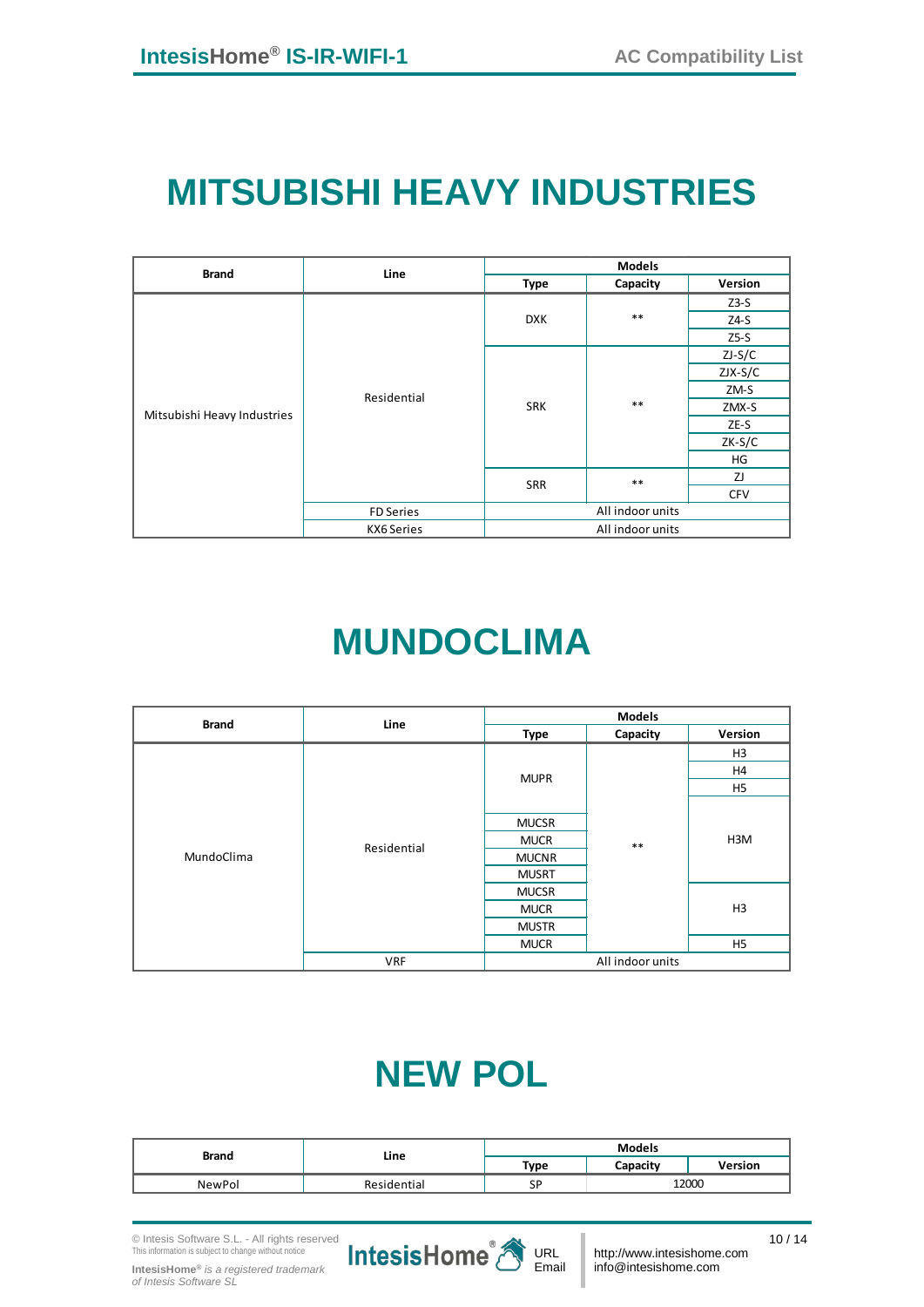## **PANASONIC**

<span id="page-11-0"></span>

| <b>Brand</b> | Line                         | <b>Models</b>         |          |              |
|--------------|------------------------------|-----------------------|----------|--------------|
|              |                              | <b>Type</b>           | Capacity | Version      |
|              |                              | CS-XE                 |          |              |
|              |                              | $CS-E$                |          |              |
|              |                              | CS-HE                 |          |              |
|              |                              | CS-VE                 |          |              |
|              |                              | CS-AE                 |          |              |
|              | Residential                  | CS-NE                 | $***$    | $***$        |
|              | (RAC Indoor Units from 2005) | CS-WE                 |          |              |
|              |                              | CS-QE                 |          |              |
|              |                              | CS-ME5                |          |              |
|              |                              | CS-RE                 |          |              |
|              |                              | CS-YE                 |          |              |
|              |                              | CS-UE                 |          |              |
|              | Comercial                    | All PACi indoor inits |          |              |
|              | <b>VRF</b>                   | All ECOi indoor units |          |              |
| Panasonic    |                              | CS-E & CS-S           |          | <b>NKUA</b>  |
|              |                              |                       | $***$    | NKUW-1       |
|              |                              |                       |          | NKU-1        |
|              |                              |                       |          | <b>NKU</b>   |
|              | Residential                  | CS-KS & CS-MKS        | $***$    | NB41         |
|              | (USA)                        |                       |          | NB4U         |
|              |                              |                       |          | NB4UW        |
|              |                              |                       |          | <b>NKU</b>   |
|              |                              | CS-KE & CS-MKE        | $***$    | <b>NB41</b>  |
|              |                              |                       |          | NB4U         |
|              |                              |                       |          | NB4UW        |
|              |                              |                       |          | <b>PK1U6</b> |
|              | PAC                          | $\sf S$               | $***$    | <b>PT1U6</b> |
|              | (USA)                        |                       |          | <b>PU1U6</b> |
|              |                              |                       |          | <b>PF1U6</b> |

# **SAMSUNG**

<span id="page-11-1"></span>

| <b>Brand</b> | Line             | <b>Models</b>    |          |                |
|--------------|------------------|------------------|----------|----------------|
|              |                  | Type             | Capacity | <b>Version</b> |
|              | Residential      | All indoor units |          |                |
| Samsung      | Light Comercial  | All indoor units |          |                |
|              | DVM Series (VRF) | All indoor units |          |                |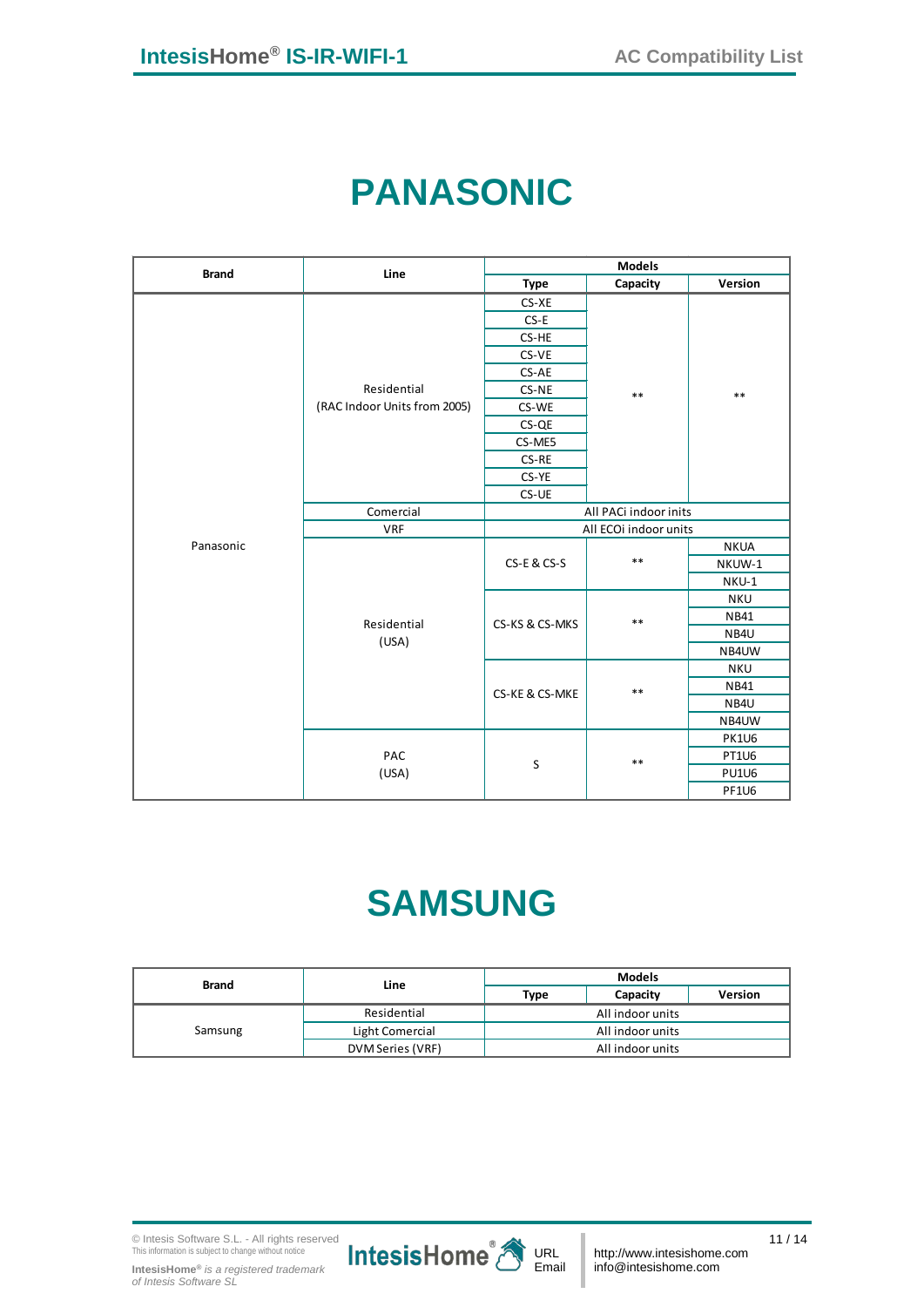#### **SAMUI**

<span id="page-12-1"></span><span id="page-12-0"></span>

| <b>Brand</b> | Line        | <b>Models</b> |          |                |
|--------------|-------------|---------------|----------|----------------|
|              |             | Type          | Capacity | <b>Version</b> |
|              | Residential | 1x1           |          |                |
| Samui        |             | 2x1           |          |                |

#### **SANYO**

| <b>Brand</b> | Line                  |                  | <b>Models</b>         |             |
|--------------|-----------------------|------------------|-----------------------|-------------|
|              |                       | Type             | Capacity              | Version     |
|              |                       | КS               | $***$                 | 82F or 72-C |
|              |                       | <b>KHS</b>       |                       |             |
|              |                       | <b>KMS</b>       | $***$                 | 72-C        |
|              |                       | <b>KMHS</b>      | $***$                 | 72-C        |
|              | Residential           |                  | 12                    | 71          |
|              |                       | XS<br><b>XHS</b> | 18                    | 72          |
|              |                       |                  | 12                    | 71          |
|              |                       |                  | 18                    | 72          |
| Sanyo        |                       | <b>XMS</b>       | $***$                 | 72          |
|              |                       | <b>XMHS</b>      | $***$                 | 72          |
|              |                       | <b>XHW</b>       |                       |             |
|              | PAC                   | <b>KHS</b>       | $***$                 | 72R         |
|              |                       | <b>THW</b>       |                       |             |
|              |                       | <b>UHW</b>       |                       |             |
|              | All PACi Indorr units |                  |                       |             |
|              | <b>VRF</b>            |                  | All ECOi Indoor units |             |

## **TADIRAN**

<span id="page-12-3"></span><span id="page-12-2"></span>

| Brand   | Line        | <b>Models</b>                            |          |         |
|---------|-------------|------------------------------------------|----------|---------|
|         |             | Type                                     | Capacitv | Version |
| Tadiran | Residential | Indoor unit with TAC-290 wireless remote |          |         |

## **TCL**

| <b>Brand</b> | Line        | <b>Models</b> |          |           |
|--------------|-------------|---------------|----------|-----------|
|              |             | Type          | Capacity | Version   |
| ᇅ            | Residential | TAC           | **       | $CV-DG-1$ |

© Intesis Software S.L. - All rights reserved This information is subject to change without notice

**IntesisHome®** *is a registered trademark of Intesis Software SL*



http://www.intesishome.com info@intesishome.com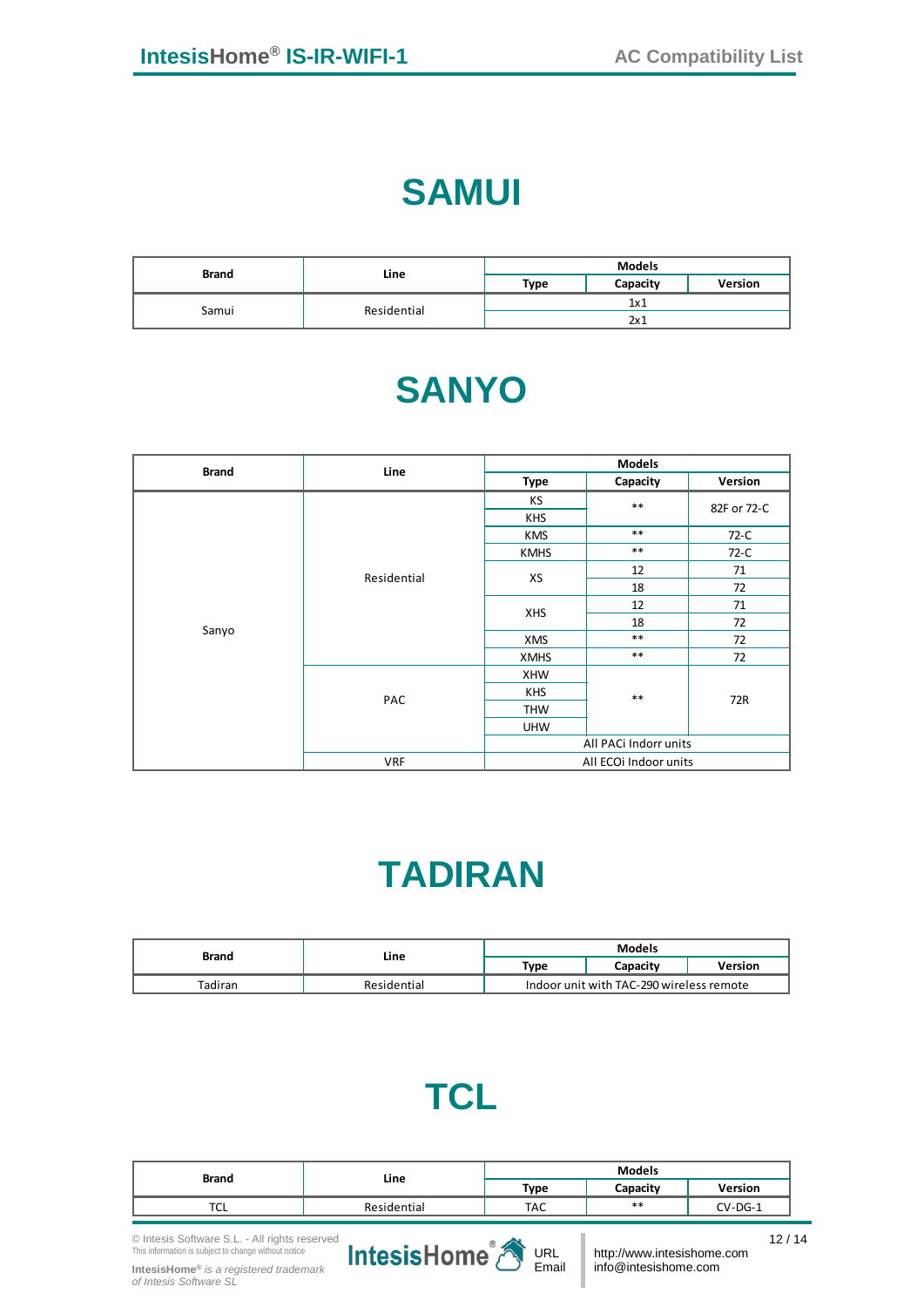#### **TOSHIBA**

<span id="page-13-0"></span>

| <b>Brand</b> | Line                                       | <b>Models</b>       |          |                    |
|--------------|--------------------------------------------|---------------------|----------|--------------------|
|              |                                            | <b>Type</b>         | Capacity | Version            |
|              |                                            |                     |          | 7SKV-E5            |
|              |                                            |                     |          | 7SKV-E6            |
|              |                                            |                     |          | PKVP-E             |
|              |                                            | <b>RAS</b>          | $***$    | BKVG-E             |
|              |                                            |                     |          | BKV-E              |
|              |                                            |                     |          | N3KVP-ND           |
|              |                                            |                     |          | G2KVP-E            |
|              | Residential (NEW)                          |                     |          | G2KVP-ND           |
|              |                                            |                     |          | SMUV-E             |
|              |                                            | $***$<br>RAS-M      |          | G3DV-E             |
|              |                                            |                     |          | G3DV-ND            |
|              |                                            |                     |          | G3DV-TR            |
|              |                                            | $***$               | N3KVP-E  |                    |
|              |                                            | RAS-B               |          | N3KV2-E            |
|              |                                            |                     |          | UFV-E              |
|              |                                            |                     | 7SKV-E3  |                    |
|              |                                            |                     |          | 7SKV-E4            |
|              |                                            |                     |          | SKHP-ES            |
|              |                                            |                     |          | SKHP-ES2           |
|              |                                            |                     |          | SKV2-E             |
|              |                                            |                     |          | SKV-E              |
|              |                                            | $***$<br><b>RAS</b> | NKP-E    |                    |
| Toshiba      |                                            |                     | NKP-E2   |                    |
|              |                                            |                     | UKP-ES4  |                    |
|              |                                            |                     |          | UFP-ES4            |
|              |                                            |                     |          | UFP-E4             |
|              |                                            |                     |          | UFP-E5             |
|              |                                            |                     |          | GKP-ES2            |
|              | Residential (OLD)                          |                     |          | GFP-ES2            |
|              |                                            |                     |          | SKP-ES             |
|              |                                            |                     |          | SKP-ES2            |
|              |                                            |                     |          | SKVP2-E            |
|              |                                            |                     |          | SKVP2-ND<br>SKVR-E |
|              |                                            |                     |          | SKVR-E2            |
|              |                                            |                     |          | GDV-E              |
|              |                                            |                     |          | GDCV-E             |
|              |                                            |                     |          | SMUV-E             |
|              |                                            | RAS-M               | $***$    | SMUCV-E            |
|              |                                            |                     |          | SDCV               |
|              |                                            |                     |          | NKCV-E             |
|              |                                            |                     |          | GKCV-E2            |
|              |                                            | <b>MMK</b>          | $***$    | $***$              |
|              | <b>Bussiness VRF &amp; Light Comercial</b> | <b>MML</b>          | $***$    | $***$              |
|              |                                            | RAV                 | $***$    | $\ast\ast$         |
|              |                                            |                     |          |                    |

## **VAILLANT**

<span id="page-13-1"></span>

| <b>Brand</b> | Line        | <b>Models</b>            |          |         |
|--------------|-------------|--------------------------|----------|---------|
|              |             | Type                     | Capacity | Version |
| Vaillant     | Residential | VAI3 & VAI6 Indoor units |          |         |